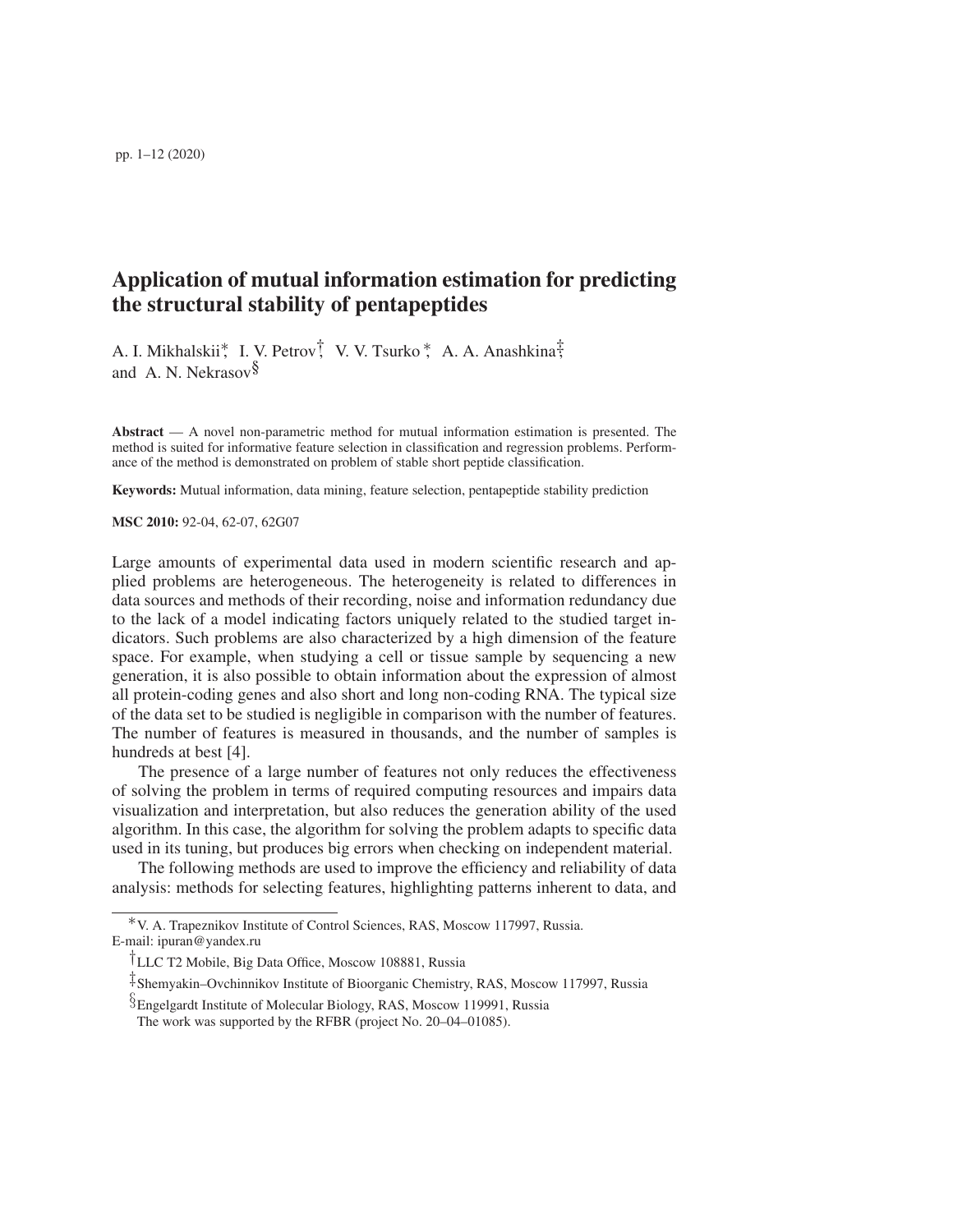clustering data into homogeneous groups. As the result, the dimension of the problem decreases, which is equivalent to an increase in the number of observations in experimental data, the effect of random perturbations on the result is reduced, and statistical reliability of the result increases.

Dimension reduction algorithms include RELIEF [6], FOCUS [1], methods transforming the feature space, for example, the principal component analysis [5], independent component method [2], the method for contrasting distributions [16]. The principle of selecting informative features according to the value of the correlation coefficient with the target variable is widely used as well.

The value of the correlation coefficient may be close to zero in the case of using it as a criterion for filtering out features under the presence of a significantly nonlinear relationship between values of features and the target variable. This may lead to incorrect judgments about the significance of the feature and reduces the quality of the algorithm. In this paper, we propose to use the mutual information estimation over experimental data for select features, which, in contrast to the correlation coefficient, allows us to highlight nonlinear dependencies. The results of application of this approach in a real problem of selecting features are presented for the case of predicting the stability in a pentapeptide conformation.

One of key problems in modern biology is the study of physical, chemical, and functional properties of protein molecules and their design. Prediction what spatial structure the protein takes in the process of its folding is important, in particular, for development of drugs affecting the functioning of biological systems. Previously, the entropy of protein sequences was studied in [9]. It was shown that the pentapeptide is the optimal size of a structural block. Using a description of proteins with the use of structural blocks in terms of five amino acid residues, an algorithm revealing the internal hierarchy in the protein sequence was developed [10, 12].

In [11], conformation-stable pentapeptides were found by methods of molecular dynamics and the assumption was made that such peptides play an important role in the formation of native spatial structure by proteins. Such structurally stable peptides can initiate the formation of elements of the secondary structure of proteins and thus ensure correct prefolding conformation of polypeptide chain.

In total,  $20^5 = 3,200,000$  different sequences of pentapeptides are theoretically possible. A molecular dynamic experiment requires very significant time and calculation resources, therefore, the preliminary search for candidates for further molecular dynamics study is relevant and in demand. In this paper we consider the problem of predicting conformation-stable pentapeptides out of 3,200,000 possible.

#### 1. Materials and methods

### 1.1. Sequence of pentapeptides

In the present paper we use the results of molecular dynamic modelling for 49745 pentapeptide sequences.

The algorithm for choosing sequences of pentapeptides was based on the assumption that two or three interactions in the pentapeptide are sufficient for form-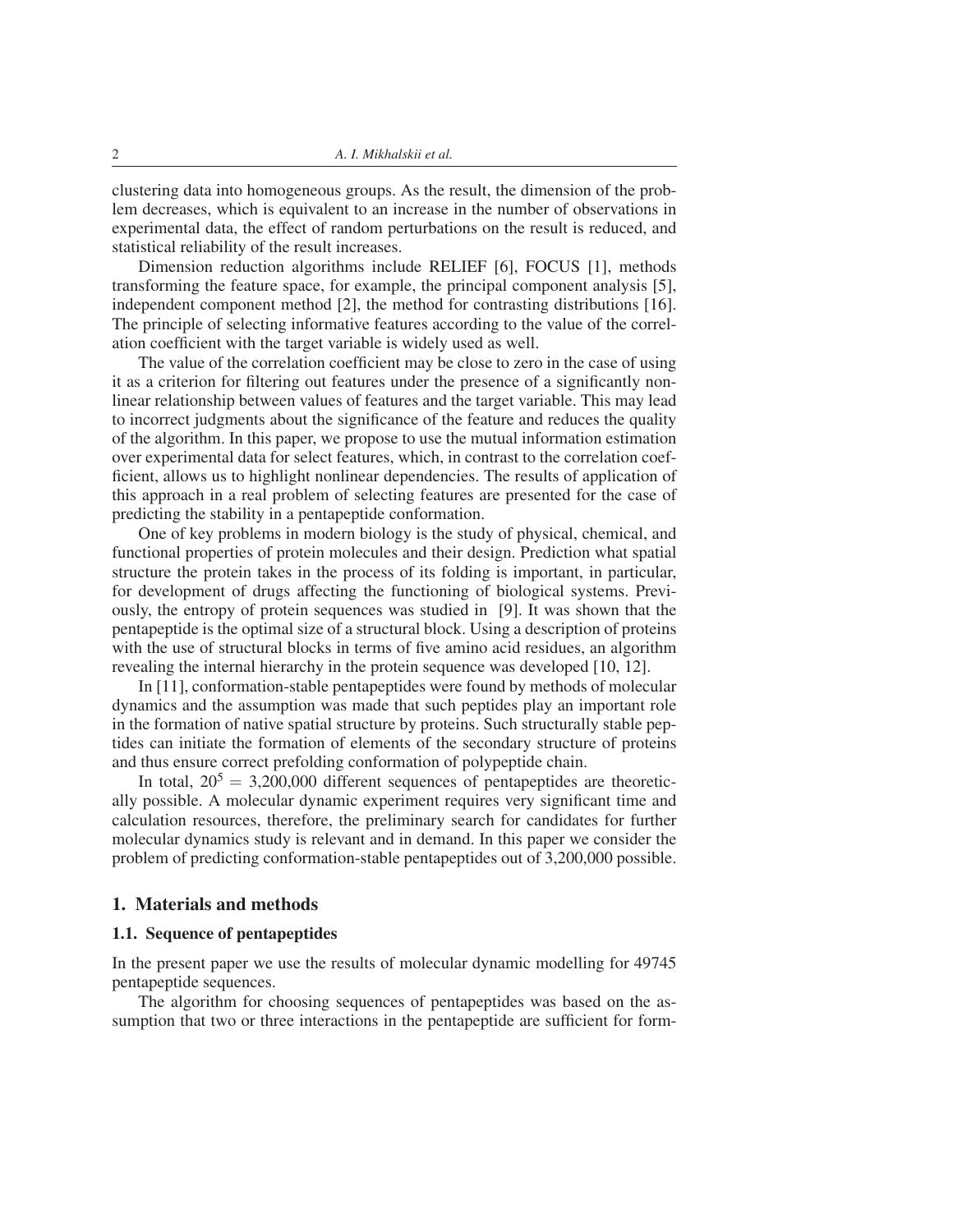

Figure 1. Graphs of RMSD of torsion angles (f, y) of the polypeptide backbone relative to the center of cluster 5 for the IAFAE peptide [11] obtained in the process of molecular-dynamical (MD) modelling. MD modelling was carried out for different start velocities of atoms and the same temperature of 300K. The first 5000 points (5 picoseconds, i.e., 50% of MD-simulation time) correspond to the peptide relaxation time from the initial conformal state. The arrow on graphs indicates the part of MD-trajectory whose conformation was used in the clusterization of spatial structures of pentapeptide.

ation of structural stability. Therefore, three substitutions were introduced into the alanine pentapeptide, one at the central position and two more for other positions. Using this algorithm, 44860 sequences of pentapeptides were made. These peptides were studied by the method of molecular dynamics. All technical details can be found in [11].

In modern implementations of the molecular dynamics method, particle trajectories correspond to equations of motion that differ from Newtonian ones by small terms having a stochastic character. As a result, a bundle of trajectories is formed on the Newtonian 'leg' instead of a unique solution to the Cauchy problem. Vari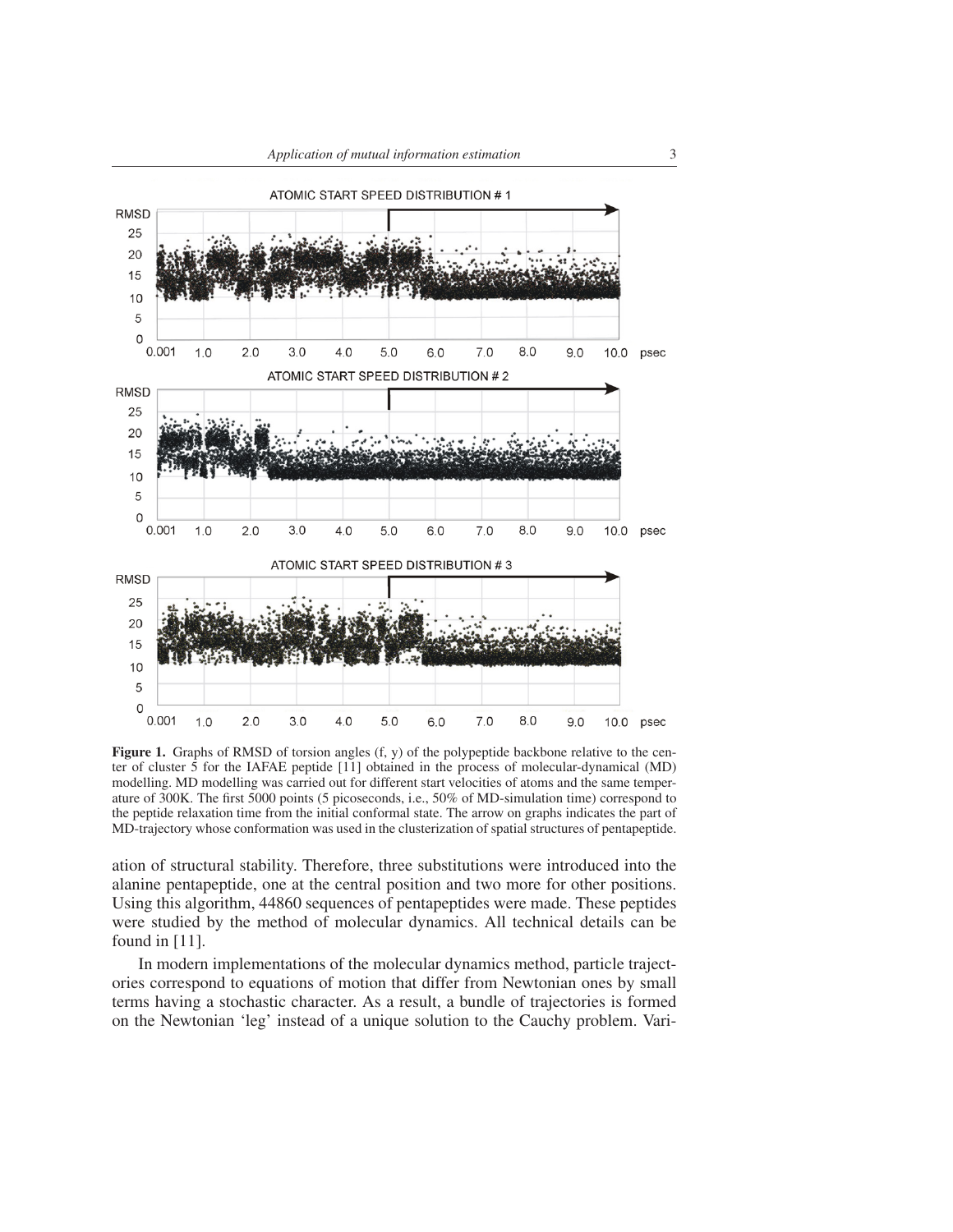ous modified versions of the method are widely used in the study of both macromolecular structures and monatomic systems, which distorts further the solution to Newton's equations.

In this paper, the 'stability' of a pentapeptide is understood as the presence of a predominant conformations in a molecular dynamic experiment. We are interested in the ensemble of equilibrium conformations of the peptide, but not the technique they were obtained. The applicability of the molecular dynamics method for study of structure and behavior of bipolymers were discussed in detail in a number of books and papers [3, 4, 5, 7, 8, 9, 11, 10, 12]. In practice the conformational stability of the biomolecular structure can be estimated from an experiment by equilibrium molecular dynamics excluding from consideration the conformations during the balancing process and comparing the residence times of molecule in different conformations. Figure 1 shows three different trajectories of the same IAFAE peptide calculated by molecular modelling at different starting velocities of atoms and the same temperature of MD simulation equal to 300K. Only the conformations observed after the first 5 picoseconds of simulation were subject to clusterization. This area is marked with an arrow on the presented trajectories.

We consider a pentapeptide to be conformation-stable if the largest cluster of conformations includes more than 80% of all conformations. Supplementing this set of 44860 pentapeptides with previously studied pentapeptides from real proteins, we obtain a sample of 49745 pentapeptides, and 1705 of them are structurally stable (3.43% of their total number).

#### 1.2. Mutual information and its estimation

Mutual information serves as a measure of relationship between random variables and has a wide range of applications. In information theory, it is taken as a measure of the information contained in a random variable *Y* relative to a random variable *X*, it measures the amount of information contained in the received message about the transmitted message. The mutual information is a statistics used in testing statistical hypotheses. The mutual information is used in the analysis of empirical data aimed to find dependencies between variables and classification factors, to construct regression dependencies. Advantages of mutual information in comparison to the correlation coefficient are in its universality not limited by linear dependencies.

An example of the usage of mutual information estimate was presented in [14] for revealing the interconnections between biological processes and stimulating actions, the selection of features with the use of mutual information in the diagnosis of acute pulmonary embolism was considered in [15], the application of mutual information when choosing the model of optimal forecast of stochastic systems was given in [3].

Formally, the mutual information between random variables *X* and *Y* having the joint distribution  $P(x, y)$  is defined by the relation

$$
I(X,Y) = \int \ln \frac{\mathrm{d}P(x,y)}{\mathrm{d}P(x)\mathrm{d}P(y)} \mathrm{d}P(x,y).
$$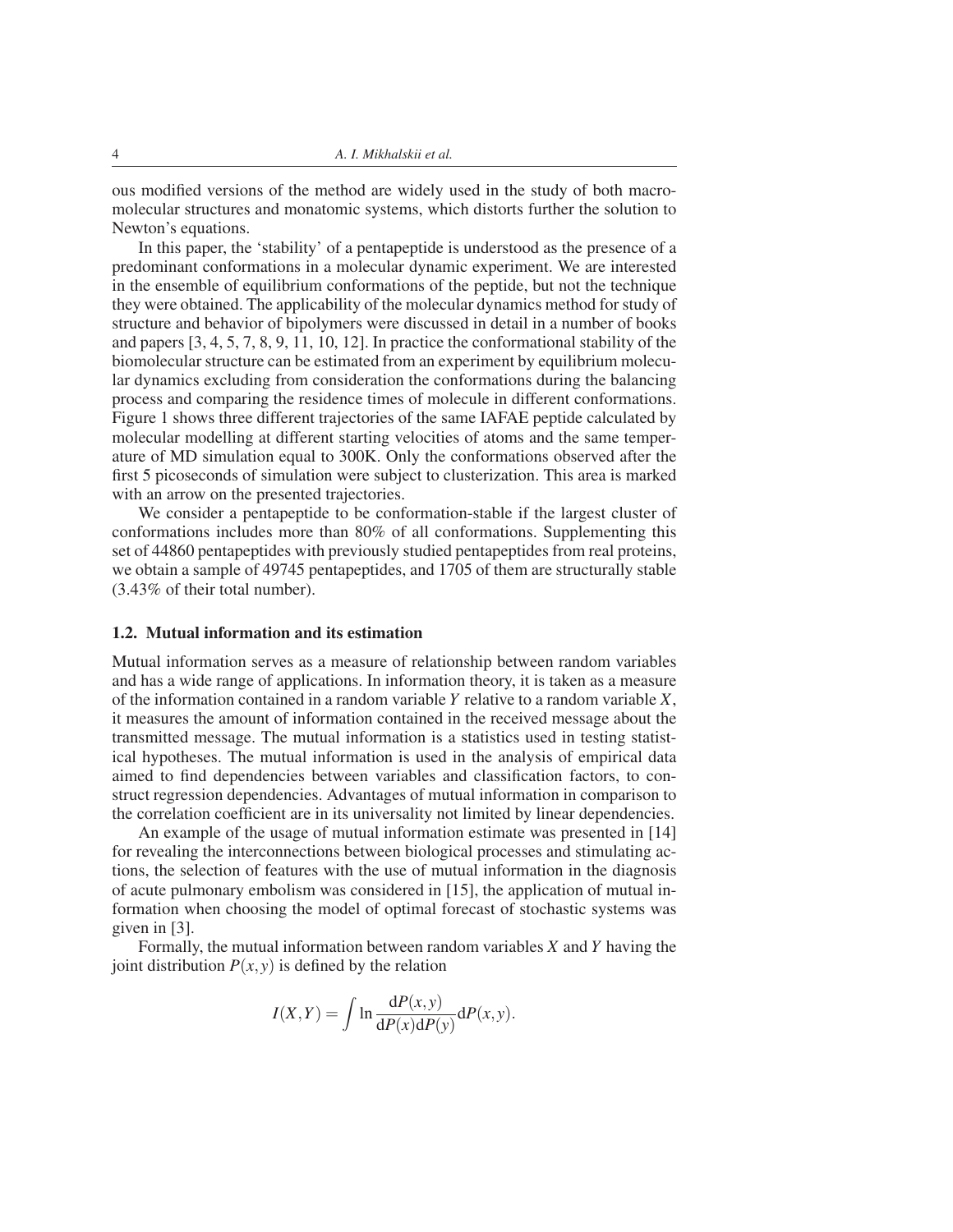If the distribution of random variables has the density  $p(x, y)$ , then the mutual information is representable in the form

$$
I(X,Y) = \iint p(x,y) \ln \frac{p(x,y)}{p(x)p(y)} dxdy.
$$

The definition implies that the mutual information equals zero for independent random variables. There are various ways to estimate the value of mutual information for a set of experimental data  $((x_1, y_1), \ldots, (x_n, y_n))$ . A simple method for evaluating mutual information consists in replacing the integration over the distribution  $P(x, y)$  by averaging over sample values

$$
\hat{I}(X,Y) = \frac{1}{km} \sum_{i=1}^{k} \sum_{j=1}^{m} p(x_i, y_j) \ln \frac{p(x_i, y_j)}{p(x_i) p(y_j)}
$$

where  $p(x_i)$ ,  $p(y_j)$ , and  $p(x_i, y_j)$  are estimates of densities from experimental data.

Such estimates can be taken from the histogram estimation, i.e., as the portion of sample elements falling into the cell with the number *i*, *j* of rectangular grid consisting of *k* cells in the variable *x* and *m* cells in the variable *y*. Another technique consists in the use of parametric, kernel estimators for the densities  $p(x)$ ,  $p(y)$ , and *p*(*x*, *y*) [7, 8].

The drawback of both approaches is the requirement for a large set of experimental data for obtaining accurate density estimates.

#### 1.3. Evaluation of mutual information by solving an integral equation

Mutual information can be written as the mathematical expectation of the difference of entropies

$$
I(x, y) = \mathbb{E}_x [H(y) - H(y|x)]
$$

where  $H(y) = -\sum_{t=\{0,1\}} p(y=t) \log_2 p(y=t)$  is the entropy of the random variable *y*,  $H(y|x)$  is the conditional entropy.

The expression  $I(x, y)$  can be rewritten in the form

$$
I(x,y) = \sum_{t=\{0,1\}} \int p(x,y=t) \log_2 \frac{p(x,y=t)}{p(x)p(y=t)} dx.
$$

A method of direct evaluation of the mutual information in the problem of binary classification was proposed in [17], the variable *y* takes the values 0 or 1 in this method. Let  $x_1^y$  $y_1, \ldots, x_\ell^y$  $\frac{y}{\ell_y}$  be a sample from the class *y*, *y* = 0, 1. Write down the empirical mutual information, the derivation of equation (1.1) is presented in [17],

$$
I_e(x,y) = \frac{1}{\ell_0 + \ell_1} \sum_{t=\{0,1\}} p(y=t) \left( \sum_{i=1}^{\ell_0} r_t(x_i^0) \log_2 r_t(x_i^0) + \sum_{i=1}^{\ell_1} r_t(x_i^1) \log_2 r_t(x_i^1) \right)
$$
(1.1)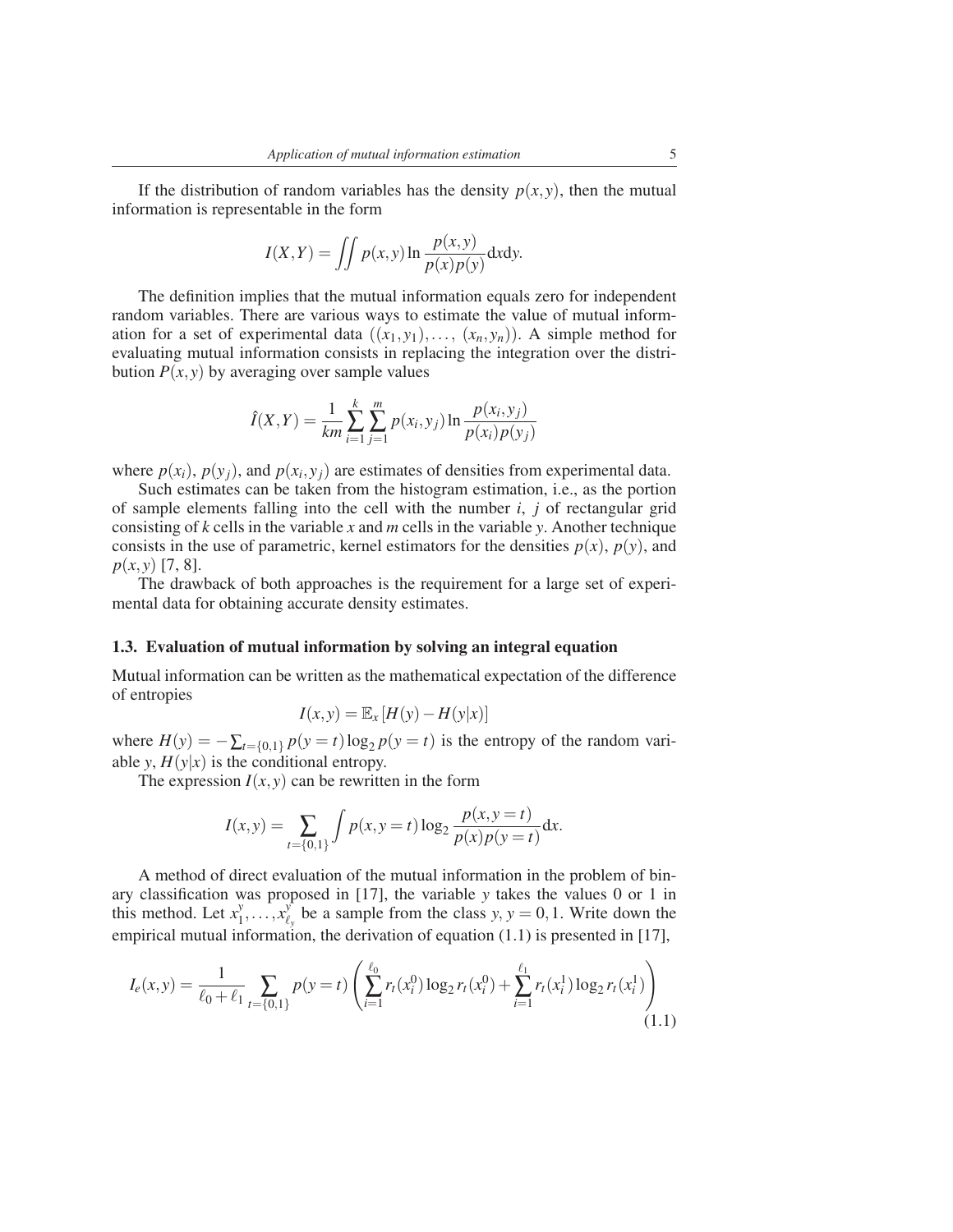where  $r_t(x) = p(x, t)/p(x)$ .

By definition, the ratio of densities is the solution to the integral equation

$$
\mathscr{A}r_t(x) = \int \mathbb{I}\{x \geq u\} r_t(u) dF(x) = F_t(x). \tag{1.2}
$$

The solution to integral equation (1.2) can be obtained by approximation of the right-hand side of the equation and the operator:

$$
F_t(x) = \frac{1}{\ell_t} \sum_{i=1}^{\ell_t} \mathbb{I}\{x \geq x_i^t\}
$$

$$
\mathscr{A}_{e}r_t(x) = \frac{1}{\ell_0 + \ell_1} \left( \sum_{i=1}^{\ell_0} \mathbb{I}\{x \geq x_i^0\} r_t(x_i^0) + \sum_{i=1}^{\ell_1} \mathbb{I}\{x \geq x_i^1\} r_t(x_i^1) \right), \quad t = 0, 1.
$$

Equation (1.2) is an ill-conditioned first kind Fredholm equation. It is solved by regularization, the metric is defined through a special *V*-matrix [17] which preserves geometrical properties of the sample.

### 1.4. Evaluation of mutual information with the use of a quadratic functional

An estimation of mutual information without preliminary estimation of distribution densities was proposed in [14]. The ratio of densities  $w(x, y) = p(x, y)/(p(x)p(y))$ is sought by minimizing the functional

$$
J(\hat{w}) = \frac{1}{n^2} \sum_{i,j=1}^{n} (\hat{w}(x_i, y_j) - 1)^2
$$

in the space of estimators of the form  $\hat{w}(x, y) = \sum_{j=1}^{m} a_j \varphi_j(x, y)$ , where  $\varphi_j(x, y)$  are nonnegative independent functions. *m* is the parameter of the algorithm. As functions  $\varphi_i(x, y)$  it is proposed to take some kernel functions, for example, Gaussians whose centers are taken from a random set of experimental points.

In this paper we propose to construct the estimation of the ratio of densities by minimizing the functional

$$
J_0(\hat{w}) = \frac{1}{2} \iint (w(x, y) - \hat{w}(x, y))^2 p(x) p(y) dx dy.
$$

in a reproducing kernel Hilbert space (RKHS). The problem of choosing the location of kernels and their number disappears in this case. This functional can be rewritten as

$$
J_0(\hat{w}) = \frac{1}{2} \iint \hat{w}^2(x, y) p(x) p(y) dx dy - \iint \hat{w}(x, y) p(x, y) dx dy + C
$$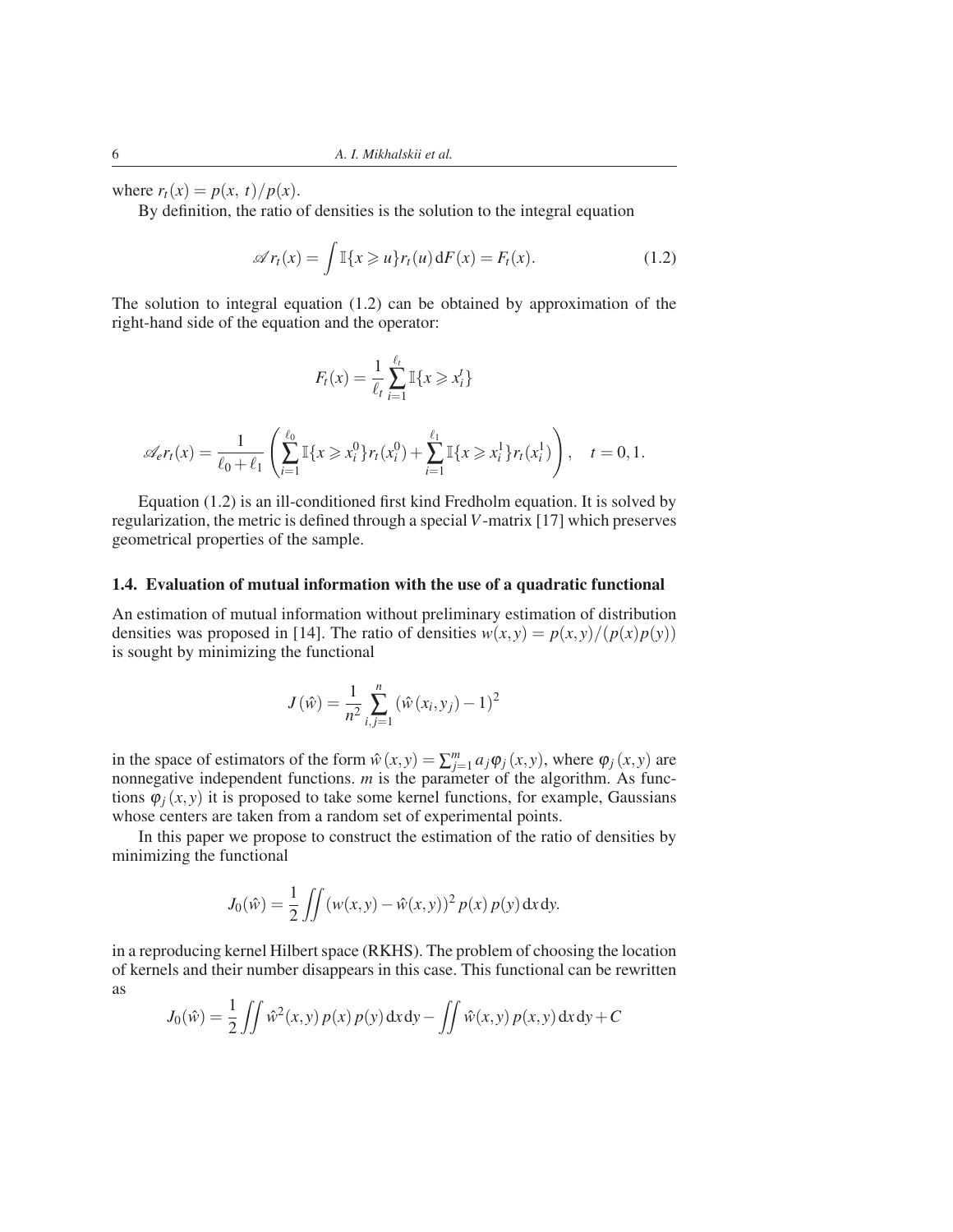where the constant *C* does not depend on the approximation  $\hat{w}$  and will be omitted below. The empirical estimator of the functional  $J_0(\hat{w})$  over a sample of pairs  $((x_1, y_1), \ldots, (x_n, y_n))$  of experimental data has the form

$$
J_e(\hat{w}) = \frac{1}{2n^2} \sum_{i=1}^n \sum_{j=1}^n \hat{w}^2(x_i, y_j) - \frac{1}{n} \sum_{i=1}^n \hat{w}(x_i, y_i).
$$
 (1.3)

In order to minimize functional (1.3) with respect to  $\hat{w}$ , we may assume a certain model dependent on a finite number of parameters. The parameters of the model are determined by minimization of (1.3) in a finite-dimensional space.

Another approach consists in non-parametric evaluation of  $\hat{w}$ . The following regularized functional is minimized in this case in the infinite-dimensional Hilbert space *L*:

$$
J_e(\hat{w}, \lambda) = J_e(\hat{w}) + \frac{\lambda}{2} ||\hat{w}||_L^2
$$
 (1.4)

where the parameter  $\lambda > 0$ , and  $\|\cdot\|_L$  denotes the norm in the Hilbert space *L*. The regularizing term added to functional (1.3) provides the uniqueness of the point of minimum and increases the stability of solution to random perturbations in experimental data. If functional (1.4) is minimized in a reproducing kernel Hilbert space, then by the representer theorem [13] the approximation  $\hat{w}$  minimizing the functional  $J_e(\hat{w}, \lambda)$  under fixed  $\lambda$  is representable in the form

$$
\hat{w}(z) = \sum_{i=1}^{n} \alpha_i K(z, z_i)
$$
\n(1.5)

where  $z = (x, y)$ ,  $z_i = (x_i, y_i)$ , and the nonnegative definite function  $K(z, t)$  is the kernel corresponding to the scalar product in the space  $L$ , the coefficients  $\alpha_i$  are determined by minimization of functional (1.4). Any nonnegative definite function can be taken as a kernel, for example,

$$
K(z,t) = \exp(-\sigma^{-2}||x-t||^2).
$$

The coefficients  $\alpha_i$  in expression (1.5) are calculated by the formula

$$
\alpha^* = (H + \lambda K)^{-1}h
$$

where the elements of the matrix *H* are calculated by the formula

$$
H_{lm} = \frac{1}{n^2} \sum_{i=1}^{n} \sum_{j=1}^{n} K(x_i, y_j, x_l, y_l) K(x_i, y_j, x_m, y_m)
$$

and the elements of the matrix *K* are calculated by the formula  $K_{ij} = K(x_i, y_i, x_j, y_j)$ . The derivation of formulas is presented in Appendix A.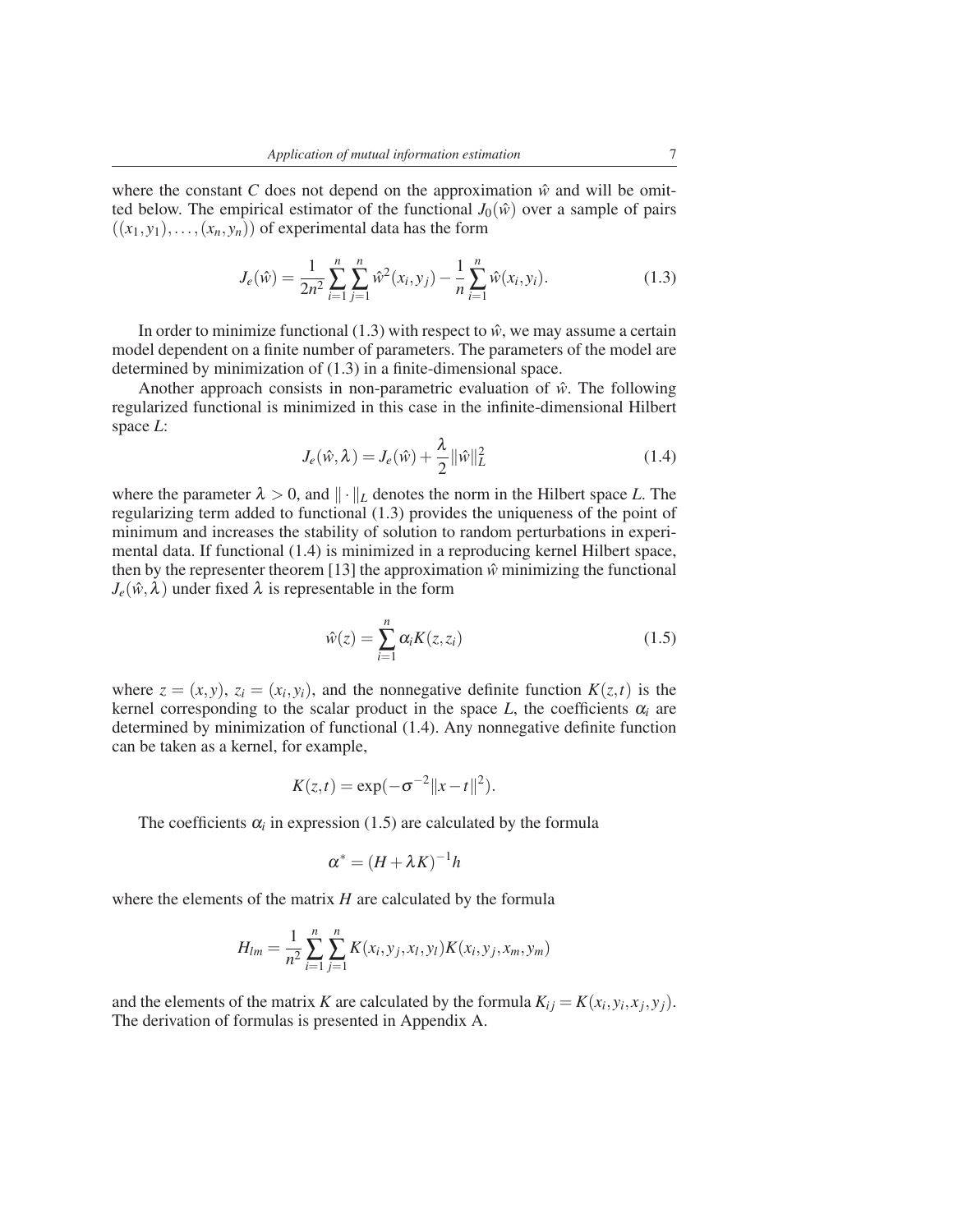#### 1.5. Sliding control for selecting optimal parameters

To choose the parameter  $\lambda$  and the window width  $\sigma$  in expression (1.5), an estimator for the value of the functional  $J_0(\hat{w})$  for given parameters is required. To compute it, we use the procedure of sliding control, which is the following:

- the experimental data sample is divided into *K* parts  $Z_k$ ,  $k = 1, \ldots, K$ , by  $Z_{-k}$ we denote the part of the sample without  $Z_k$ ;
- for each  $Z_{-k}$  we calculate  $\hat{w}(x, y)$ , and on the set  $Z_k$  we calculate the value of the functional

$$
\hat{J}_k = \frac{1}{2} \sum_{x,y \in Z_k} \frac{\hat{w}_k^2(x,y)}{n_k^2} - \sum_{(x,y) \in Z_k} \frac{\hat{w}(x,y)}{n_k};
$$

- for given parameters  $\lambda$  and  $\sigma$  the value of the functional  $J_0(\hat{w})$  is estimated by the mean value  $\hat{J} = \frac{1}{K} \sum_{k} \hat{J}_k$ ;
- searching over the values of  $\lambda$  and  $\sigma$ , we determine the best values of parameters such that the functional  $\hat{J}$  being the unbiased estimator of the functional  $J_0(\hat{w})$  takes the minimal value.

## 2. Results

Two classification methods were compared to predict the stability of short proteins: the nearest neighbor method with feature selection based on the value of mutual information (implementation in the R language from the fastknn package with proximity estimation inversely proportional to the distance of a neighbor from the desired point) and the implementation of a random forest in the R language from the ranger package.

With a random choice of pentapeptides from a training sample of 49745 pentapeptides, the probability of detection of a structurally stable one was 3%.

Table 1 presents the result of predicting the stability of pentapeptides on a test sample using the nearest neighbor method. We have chosen the number of neighbors and mutual information resulting in the maximum of F1 on the test sample. The accuracy of detection of stable pentapeptides equal to 0.443 is high taking into account their small presence in the data of molecular dynamic modelling and a small training sample size.

The random forest algorithm suits well for processing large-size data. Each tree in the forest is trained on a small random subset of the entire feature set. The implicit selection of features works by selecting optimal partitions based on an information criterion and due to limited depth of trees. Table 2 presents the results of stability prediction for short proteins by the method of random forest with the dimension parameter  $mtry = 20$  of the random subspace showing the highest value of F1 on the test sample.

The comparison of tables shows that the choice of informative features by the value of mutual information allowed us to achieve the quality of classification of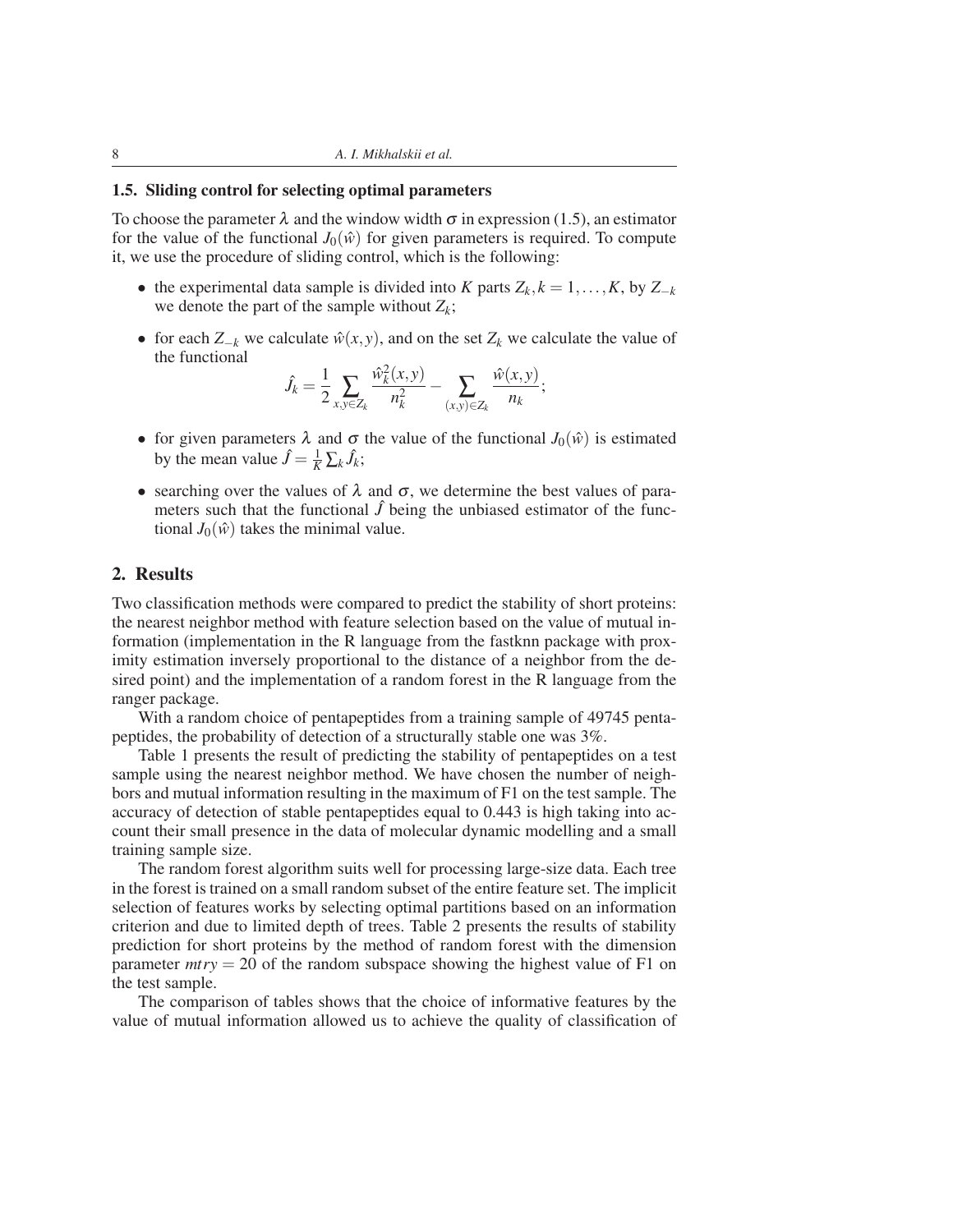| Set of features      |       | Accuracy Completeness | F1.   |  |
|----------------------|-------|-----------------------|-------|--|
| All features         | 0.213 | 0.200                 | 0.214 |  |
| Informative features | 0.443 | 0.485                 | 0.463 |  |

Table 1. Accuracy of the method of *k* nearest neighbors on the test sample.

Table 2. Accuracy of the method of random forest calculated by the out-of-bag method.

| Set of features Accuracy Completeness |       |       | F1    |
|---------------------------------------|-------|-------|-------|
| All features                          | 0.490 | 0.564 | 0.525 |

Table 3. Informative features for the method of nearest neighbors (mutual information) and random forest (permutation importance).

| Position in pentapeptide | Method of nearest neighbors | Random forest    |
|--------------------------|-----------------------------|------------------|
| Position 1               | A, D, E, G, K, P, Q, R      | A, D, E, K, P, R |
| Position 2               | D, E, G, K, M               | A, D, E, K       |
| Position 3               | E, P, O, R                  | D, E, K, P, R    |
| Position 4               | C, D, E, G, H, P, Q, R      | D, E, G          |
| Position 5               | C, D, E, G, H, K, P, R, S   | D, E, K, P, R    |

the simple nearest neighbor method close to that of the more complex and resourceintensive random forest algorithm.

To identify the priority pentapeptides for calculations, we classified all 3,200,000 possible pentapeptides except for the training sample. The models were retrained on the full data set.

The method of *k* nearest neighbors predicted 6.9% of structurally stable pentapeptides from the total number, and the random forest method predicted 4.3%. The second result is closer to the percentage of required desired class in the training sample.

The result is easily explained. The method of *k* nearest neighbors uses only informative features. Therefore, the transformation translating pentapeptides into the feature space loses its mutual unambiguity. This means that different pentapeptides sometimes get the same feature representation. Due to this fact, the percentage of pentapeptides classified as structurally stable will be higher.

Table 3 shows the informative features selected in the classification methods used in the paper. They are the most important for searching for structurally stable pentapeptides. The results of both methods are consistent. The features selected by the random forest are almost completely included in those selected according to the mutual information.

Each pentapeptide position contains any of 20 canonical amino acid residues. The use of only informative features significantly reduces the dimension of the space in which the classification occurs.

The set predicted by the *k* nearest neighbor method contains 218,362 pentapeptides. The set predicted by the random forest method contains 137,300 pentapeptides.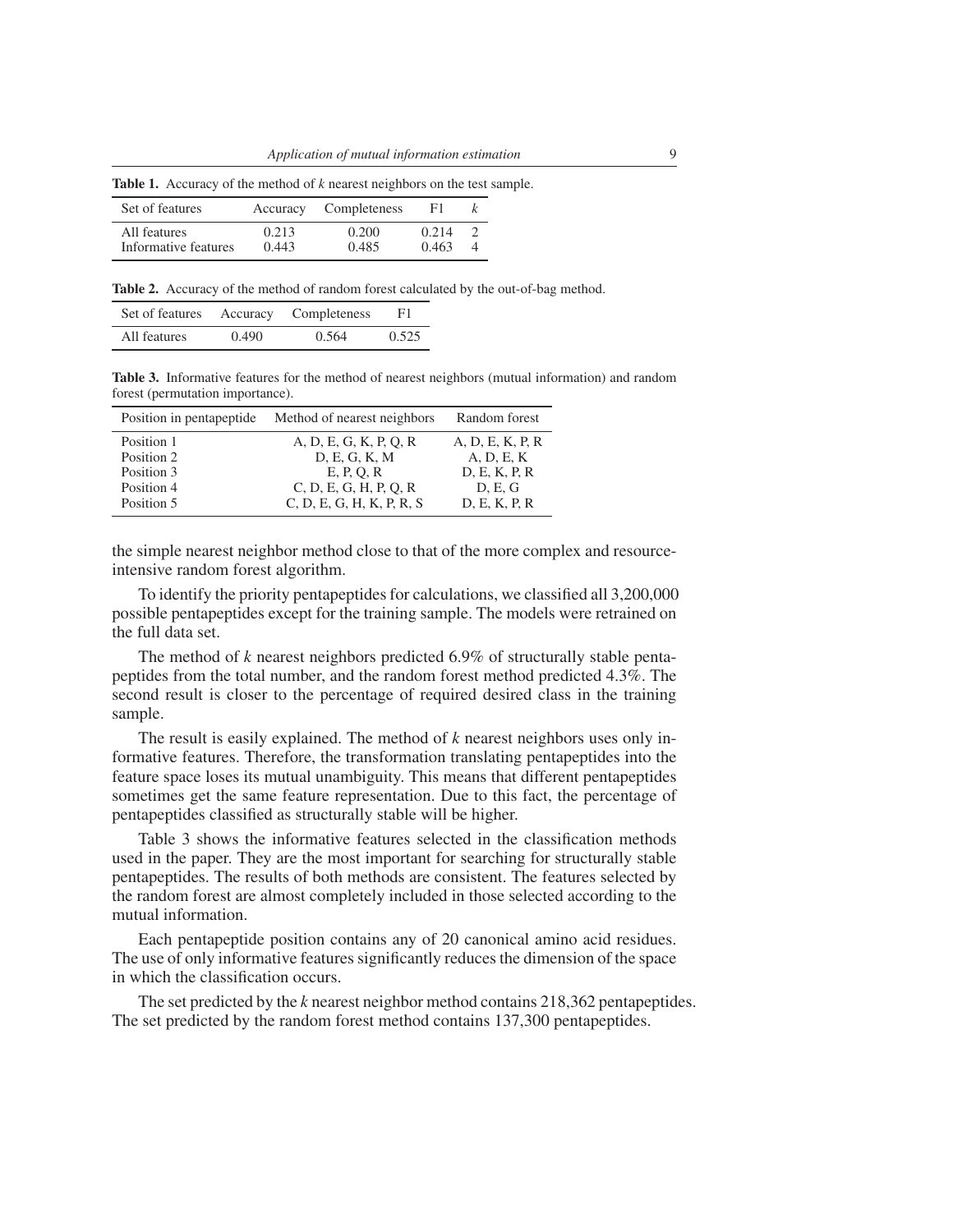## 3. Discussion

Most short peptides have no stable structural states. However, such stable states are observed in a very small part of peptides (1.7–7.2% according to various estimates). Such stable states are observed. These peptides can play the role of centers in protein folding. These peptides are the subject of our research. The molecular dynamic experiment requires very much time and significant computational resources. Given the huge number (3,200,000) of possible pentapeptide sequences, the relevance of development of mathematical methods for predicting the presence of structural stability is evident. The prediction method proposed here allowed us to select pentapeptides for further checking their structural stability by other methods.

Let us try to explain why at this stage of research we used the method of molecular dynamics instead of analyzing pentapeptides from experimentally defined protein structures. In experimental structures, in addition to local interactions, the interactions with residuals distant in sequence, but close in space play an important role. Such interactions provide a common topology for laying the polypeptide chain. Local interactions form the initial points of folding, but in the process of further laying the conformations of these sections may change to ensure low overall energy. In addition, each experimental method for determining the structure has an error due to the specific features of the method. The study of occurrence of structurally stable pentapeptides in experimental structures of proteins is the goal of our further research.

#### References

- 1. H. Almuallim and T. G. Dietterich, Learning with many irrelevant features. *Proc. 9th National Conf. on Artificial Intelligence*, AAAI Press, 1991, pp. 547–552.
- 2. P. Comon, Independent component analysis. A new concept. *Signal Processing* 36 (1994), 287– 314.
- 3. D. Darmon, Information-theoretic model selection for optimal prediction of stochastic dynamical systems from data. *Phys. Review E* 97 (2018), No. 3, 032206.
- 4. L. Ein-Dor, O. Zuk, and E. Domany, Thousands of samples are needed to generate a robust gene list for predicting outcome in cancer. *Proc. Natl. Acad. Sci. USA* 103 (2006), No. 15, 5923–5928.
- 5. I. T. Jolliffe, *Principal Component Analysis*. Springer–Verlag, New York, 1986.
- 6. I. Kononenko, Estimating attributes: analysis and extensions of RELIEF. *Proc. 7th Europ. Conf. on Machine Learning*, 1994.
- 7. A. Kraskov, H. Stoogbauer, and P. Grassberger, Estimating mutual information. *Phys. Review E* 69 (2004), No. 6, 066138.
- 8. O. F. Lange and H. Grubmuller, Generalized correlation for biomolecular dynamics. *Proteins* 62 (2006), 1053–1061.
- 9. A. N. Nekrasov, Entropy of protein sequences: an integral approach. *J. Biomolecular Struct. Dynam.* 20 (2002), 87–92.
- 10. A. N. Nekrasov, Analysis of the information structure of protein sequences: a new method for analyzing the domain organization of proteins. *J. Biomolecular Struct. Dynam.* 21 (2004), No. 5, 615–623.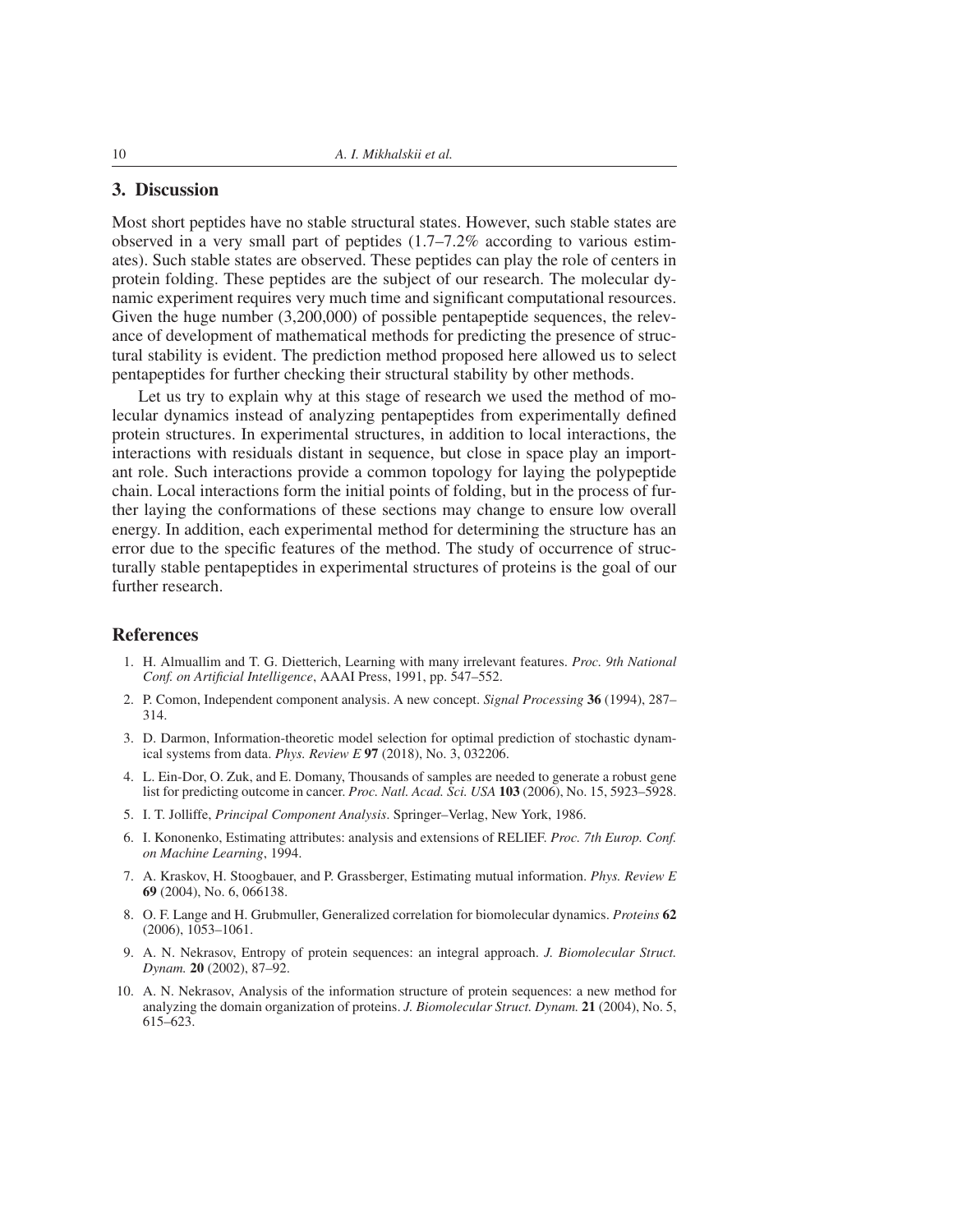- 11. A. N. Nekrasov, L. G. Alekseeva, R. A. Pogosyan, D. A. Dolgikh, M. P. Kirpichnikov, A. G. de Brevern, and A. A. Anashkina, A minimum set of stable blocks for rational design of polypeptide chains. *Biochimie* 160 (2019), 88–92.
- 12. A. N. Nekrasov, A. A. Anashkina, and A. A. Zinchenko, A new paradigm of protein structural organization. *Theoretical Approaches to BioInformation Systems* (2014), 1–22.
- 13. B. Scholkopf, R. Herbrich, and A. J. Smola, A generalized representer theorem. *LNAI* (2001), 416–426.
- 14. T. Suzuki, M. Sugiyama, T. Kanamori, and J. Sese, Mutual information estimation reveals global associations between stimuli and biological processes. *BMC Bioinformatics* 10 (2009), 552.
- 15. G. D. Tourassi, E. D. Frederick, M. K. Markey, and C. E. Jr. Floyd, Application of the mutual information criterion for feature selection in computer-aided diagnosis. *Medical Physics* 28 (2001), No. 12, 2394–2402.
- 16. V. Tsurko and A. Michalskii, Contrasting method for selection of informative features using empirical data. *Avtomatika i Telemekhanika* 12 (2016), 136–154 (in Russian).
- 17. V. Vapnik and R. Izmailov, Statistical inference problems and their rigorous solutions. *Statistical Learning and Data Sciences LNAI* (2015), No. 9047, 33–75.

#### Appendix A. Nonparametric estimation of mutual information

Substituting representation (1.5) into functional  $J_e(\hat{w}, \lambda)$ , we get

$$
J_e(\hat{w}, \lambda) = \frac{1}{2n^2} \sum_{i=1}^n \sum_{j=1}^n \left( \sum_{l=1}^n \alpha_l K(x_i, y_j, x_l, y_l) \right)^2 - \frac{1}{n} \sum_{i=1}^n \sum_{l=1}^n \alpha_l K(x_i, y_i, x_l, y_l) + \frac{\lambda}{2} \left\| \sum_{l=1}^n \alpha_l K(x_i, y_i, x_l, y_l) \right\|_L^2 + C.
$$

The first summand is transformed to the form

$$
\frac{1}{2n^2} \sum_{i=1}^n \sum_{j=1}^n \left( \sum_{l=1}^n \alpha_l K(x_i, y_j, x_l, y_l) \right)^2
$$
\n
$$
= \frac{1}{2n^2} \sum_{i=1}^n \sum_{j=1}^n \sum_{l=1}^n \sum_{m=1}^n \alpha_l K(x_i, y_j, x_l, y_l) \alpha_m K(x_i, y_j, x_m, y_m)
$$
\n
$$
= \frac{1}{2n^2} \sum_{l=1}^n \sum_{m=1}^n \alpha_l \alpha_m \sum_{i=1}^n \sum_{j=1}^n K(x_i, y_j, x_l, y_l) K(x_i, y_j, x_m, y_m) = \frac{1}{2} \sum_{l=1}^n \sum_{m=1}^n \alpha_l \alpha_m H_{lm}
$$

where  $H_{lm} = \frac{1}{n^2}$  $\frac{1}{n^2} \sum_{i=1}^n \sum_{j=1}^n K(x_i, y_j, x_l, y_l) K(x_i, y_j, x_m, y_m).$ The second summand is transformed to the form

$$
\frac{1}{n}\sum_{i=1}^{n}\sum_{l=1}^{n}\alpha_{l}K(x_{i},y_{i},x_{l},y_{l})=\frac{1}{n}\sum_{l=1}^{n}\alpha_{l}\sum_{i=1}^{n}K(x_{i},y_{i},x_{l},y_{l})=\sum_{l=1}^{n}\alpha_{l}h_{l}
$$

where  $h_l = \frac{1}{n} \sum_{i=1}^n K(x_i, y_i, x_l, y_l)$ .